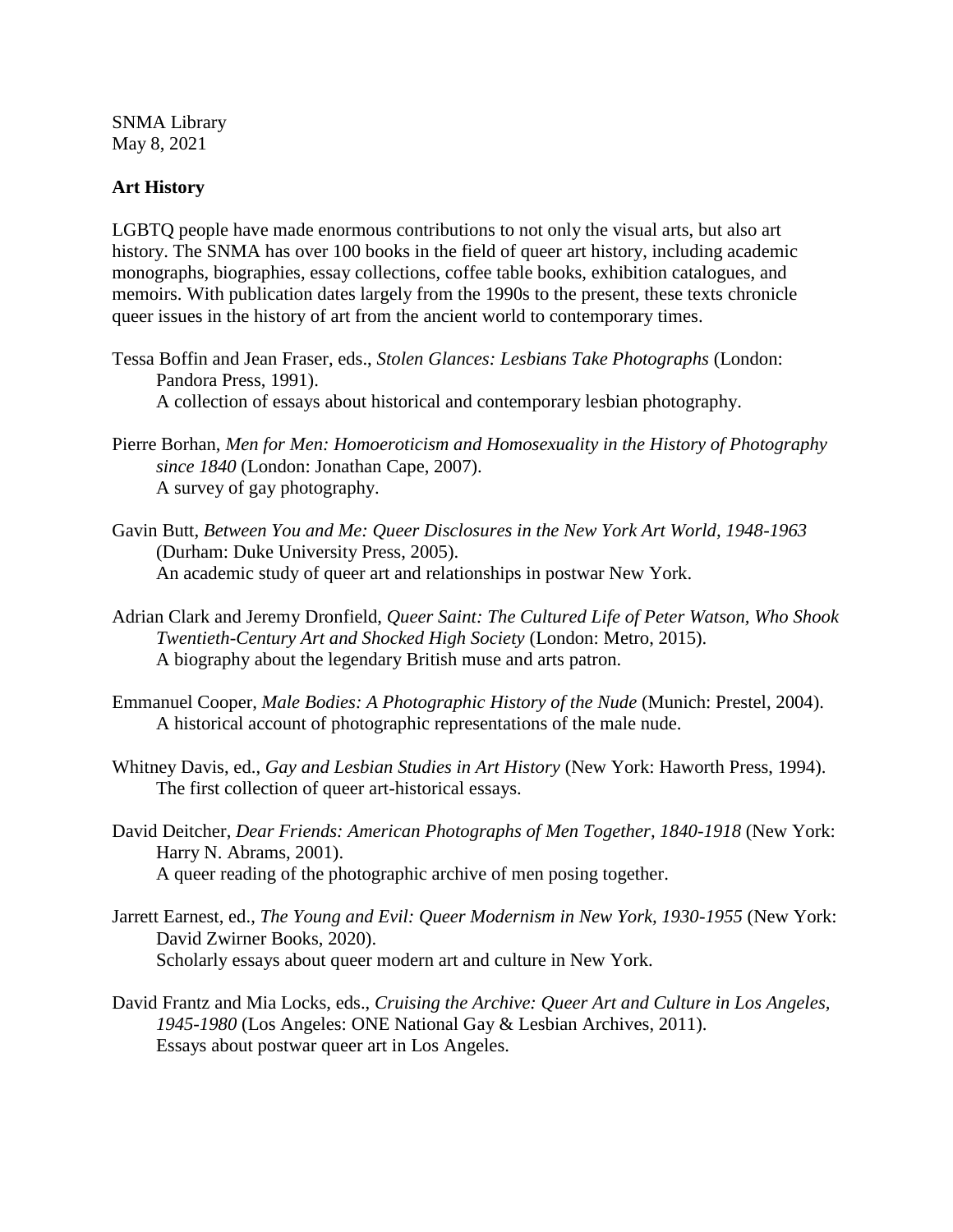- Graham L. Hammill, *Sexuality and Form: Caravaggio, Marlowe, and Bacon* (Chicago: University of Chicago Press, 2000). A study of sexuality, aesthetics, and epistemology.
- Harmony Hammond, *Lesbian Art in America: A Contemporary History* (New York: Rizzoli, 2000).

A chronicle of lesbian American artists by a pioneering practitioner.

- Peter Horne and Reina Lewis, eds., *Outlooks: Lesbian and Gay Sexualities and Visual Cultures*  (London: Routledge, 1996). A collection of essays about queer visual culture.
- Caffyn Kelley, ed., *Forbidden Subjects: Self-Portraits by Lesbian Artists* (North Vancouver, BC: Gallerie Publications, 1992). An anthology of lesbian self-representations.
- Tirza True Latimer, *Women Together/Women Apart: Portraits of Lesbian Paris* (New Brunswick, NJ: Rutgers University Press, 2005). A study of lesbian self-representations in Paris in the interwar period.
- Catherine Lord and Richard Meyer, eds., *Art & Queer Culture* (London: Phaidon Press, 2013). A survey of artwork about the culture of sexual identity since the late nineteenth century.
- Edward Lucie-Smith, *Race, Sex, and Gender in Contemporary Art* (New York: H. N. Abrams, 1994). An analysis of how minority artists reshaped the field of contemporary art.
- Peter McGough, *I've Seen the Future and I'm Not Going: The Art Scene and Downtown New York in the 1980s* (New York: Pantheon, 2019). A memoir of one half of the duo McDermott & McGough.
- Ricardo Montez, *Keith Haring's Line: Race and the Performance of Desire* (Durham: Duke University Press, 2020). An academic study of Keith Haring's work and life, with a special emphasis on questions of race.
- Alex Pilcher, *A Queer Little History of Art* (London: Tate, 2017). A book about queer art history for a general audience.
- Alex Potts, *Flesh and the Ideal: Winckelmann and the Origins of Art History* (New York: Yale University Press, 1994). A study of Johann Joachim Winckelmann, the father of modern art history.
- Christopher Reed, *Art and Homosexuality: A History of Ideas* (New York: Oxford University Press, 2011).

An account of LGBQ art across history.